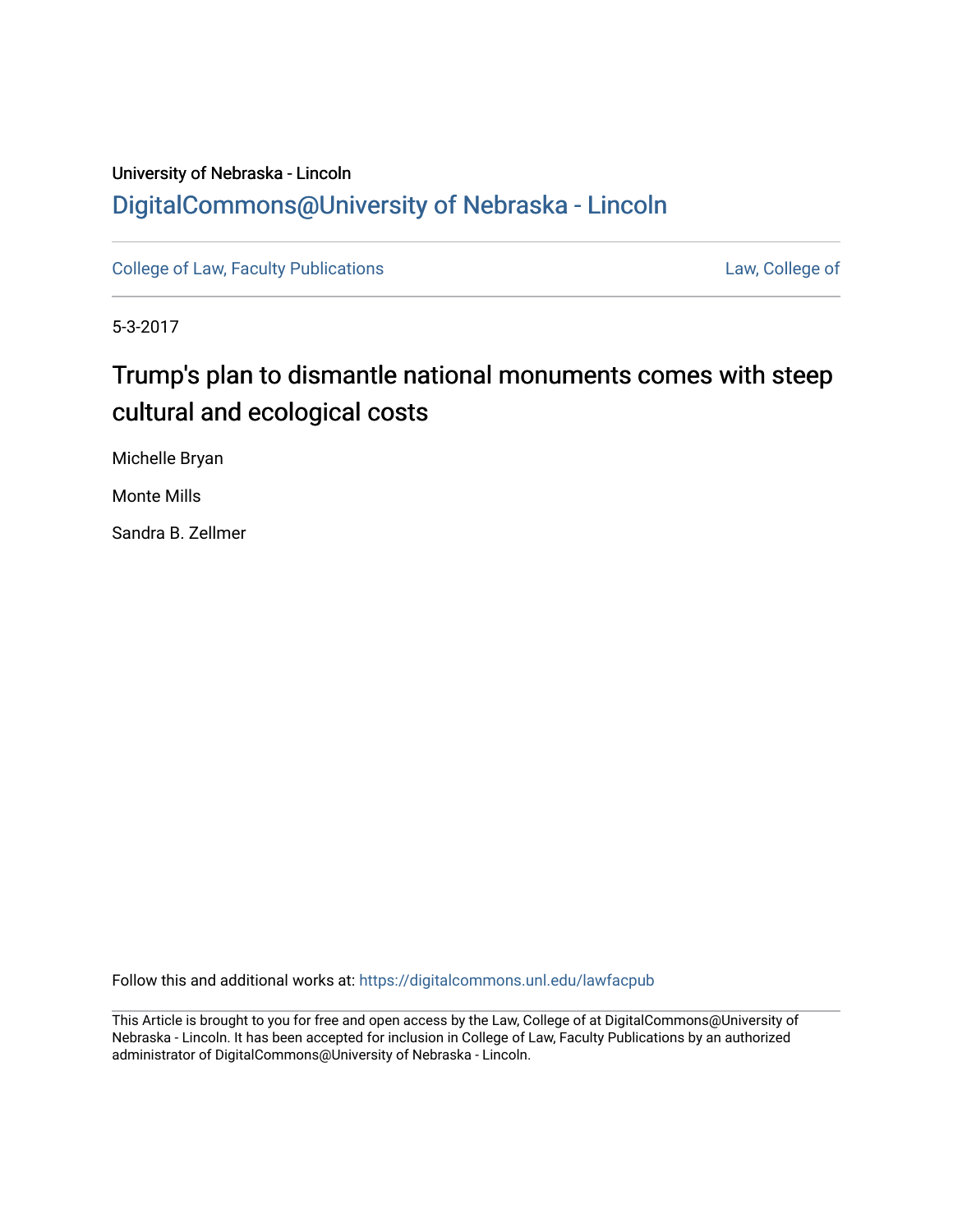

Academic rigor, journalistic flair



The Trump administration will review the status of The Bears Ears National Monument in Utah, one of the country's most significant cultural sites. Bureau of Land Management, CC BY

# Trump's plan to dismantle national monuments comes with steep cultural and ecological costs

May 3, 2017 10.05am EDT

In the few days since President Trump issued his Executive Order on National Monuments, many legal scholars have questioned the legality of his actions under the Antiquities Act. Indeed, if the president attempts to revoke or downsize a monument designation, such actions would be on shaky, if any, legal ground.

**Authors**

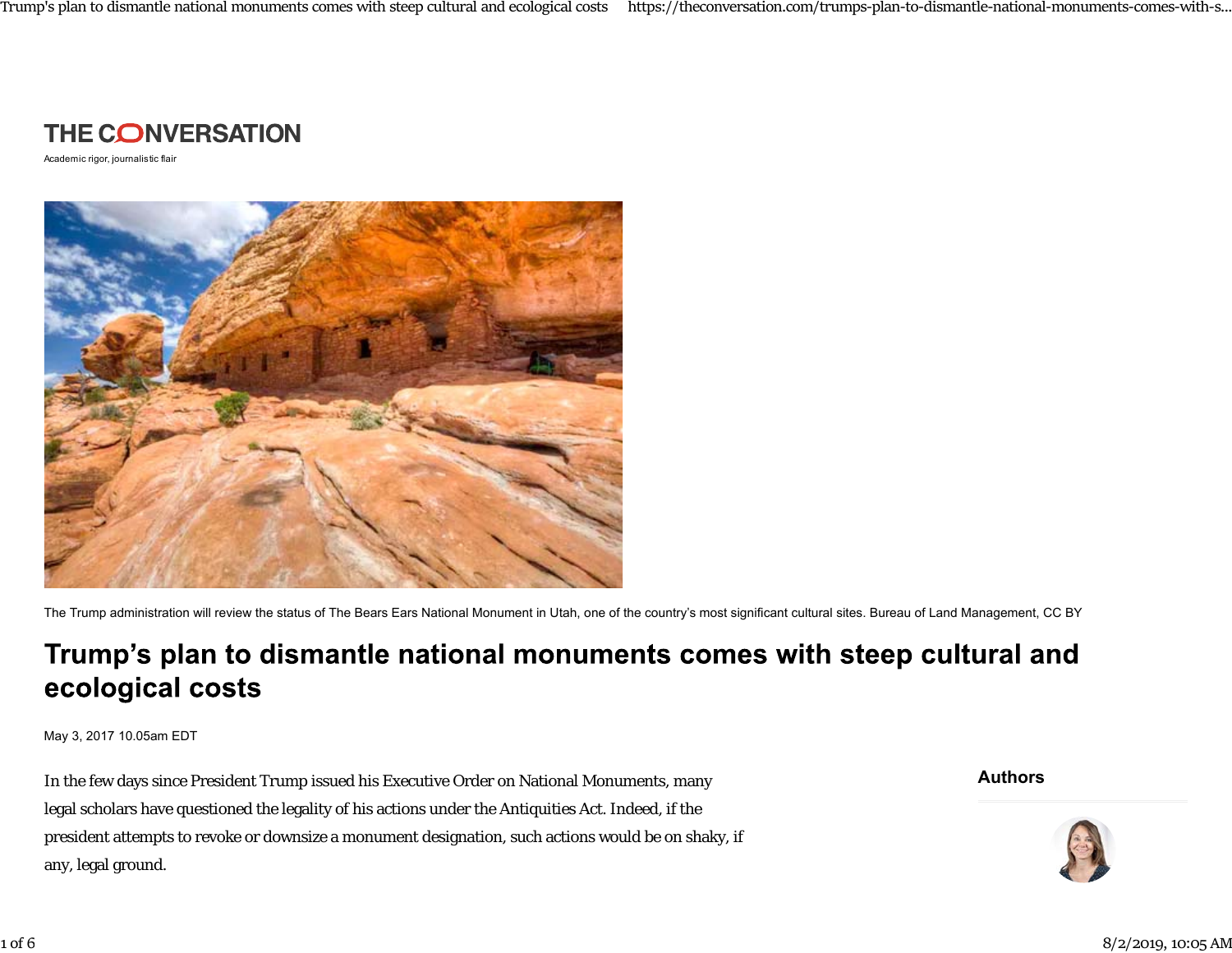But beyond President Trump's dubious reading of the Antiquities Act, his threats also implicate a suite of other cultural and ecological laws implemented within our national monuments.

By opening a Department of Interior review of all large-scale monuments designated since 1996, Trump places at risk two decades' worth of financial and human investment in areas such as endangered species protection, ecosystem health, recognition of tribal interests and historical protection.

#### **Why size matters**

Trump's order suggests that larger-scale monuments such as Bears Ears National Monument in Utah, or the Missouri River Breaks National Monument in Montana, run afoul of the Antiquities Act because of their size. Nothing is farther from the truth. The act gives presidents discretion to protect landmarks and "objects of historic or scientific interest" located within federal lands. Designations are not limited to a particular acreage, but rather to "the smallest area compatible with proper care and management of the objects to be protected."

Thus, the size and geographic range of the protected resources dictate the scale of the designation. We would not be properly managing the Grand Canyon by preserving a foot-wide cross-section of its topography in a museum.

The U.S. Supreme Court upheld the validity of larger-scale monuments when it affirmed President Teddy Roosevelt's 1908 designation of the Grand Canyon as "the greatest eroded canyon in the United States" in Cameron v. U.S. in 1920. Cameron, an Arizona prospector-politician, had filed thousands of baseless mining claims within the canyon and on its rim, including the scenic Bright Angel Trail, where he erected a gate and exacted an entrance fee. He challenged Roosevelt's sweeping designation and lost, spectacularly, because the Grand Canyon's grandeur was precisely what made it worthy of protection.

By downsizing or dismantling a monument, Trump would be intentionally unprotecting the larger-

**Michelle Bryan**

Professor of Law, The University of Montana



**Monte Mills**Assistant Professor of Law & Co-Director, Margery Hunter Brown Indian Law Clinic, The University of Montana



**Sandra B. Zellmer** Professor of Law, University of Nebraska-Lincoln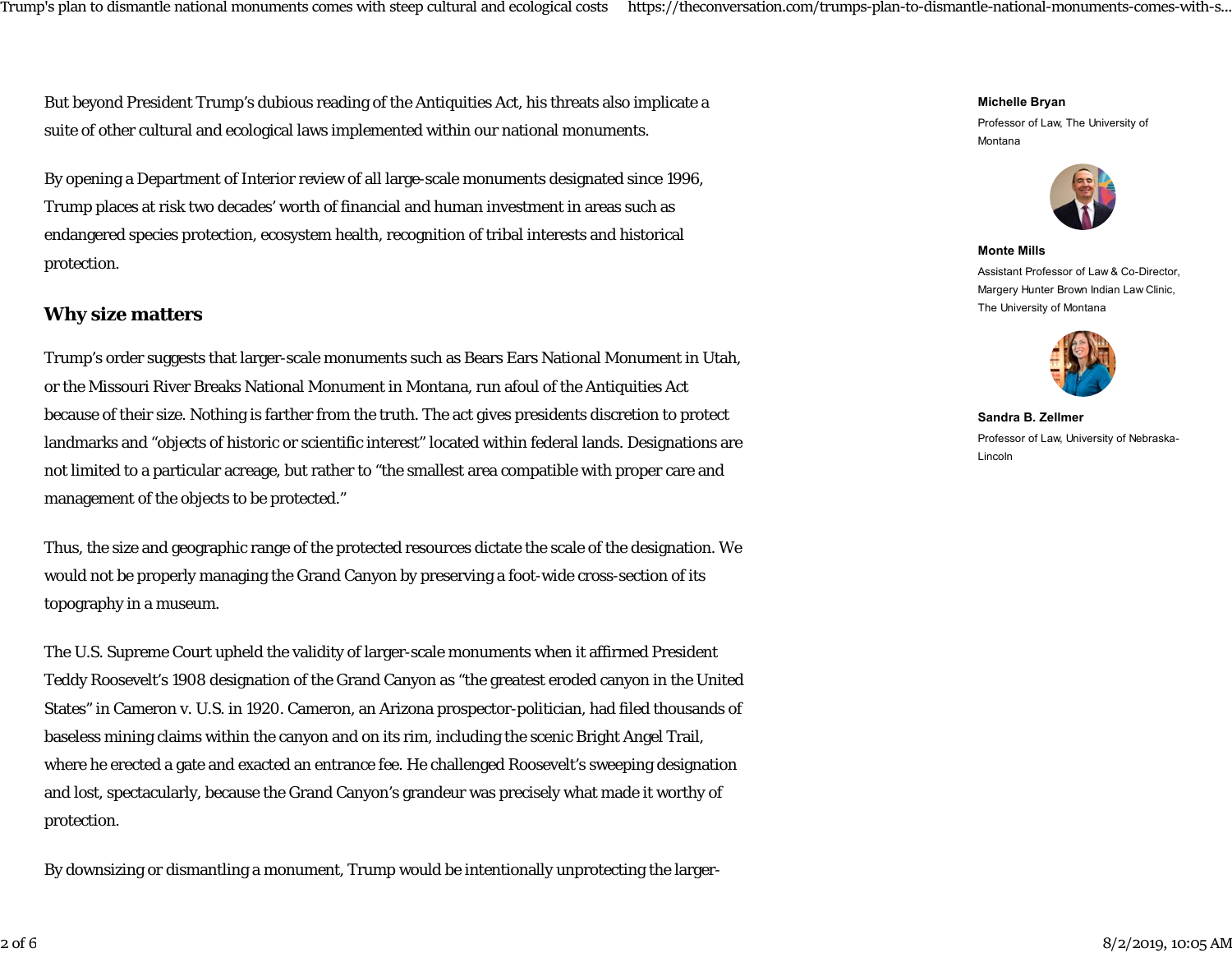scale resources our nation has been managing as national treasures. The loss in value would be considerable, and compounded doubly by the lost cultural and ecological progress we have made under related laws.

### **Cultural costs of downsizing**

The Antiquities Act has long been used to protect important archaeological resources. Some of the earliest designations, like El Morro and Chaco Canyon in New Mexico, protected prehistoric rock art and ruins as part of the nation's scientific record. This protection has been particularly critical in the Southwest, where looting and pot hunting remain a significant threat. Similar interests drove the creation of several monuments subject to Trump's order, including Grand Staircase-Escalante National Monument, Canyon of the Ancients National Monument and Bears Ears National Monument. Thus, any changes to those monuments mean less protection for – and less opportunity to learn from – these archaeological wonders.

But we have learned that our past and our natural world are not merely matters for scientific inquiry to be explained by professors through lectures and field studies. Instead, scientists, archaeologists and federal land managers recognize the need to understand and foster continuing cultural connection between indigenous people and the areas where they and their ancestors have lived, worshipped, hunted and gathered since time immemorial. Many of these places are on federal lands.

While other recent designations recognized the present-day use of monument areas by tribes and their members, Bears Ears National Monument was the first to specifically protect both historic and prehistoric cultural resources and the ongoing cultural value of the area to present-day tribes. Unlike prior monuments, Bears Ears came at the initiative of tribal people, led by a unique inter-tribal coalition that brought together many area residents and garnered support from over 30 tribes nationwide. This coalition also sought collaborative tribal-federal management as a way to meaningfully invigorate cultural protection. As a result, President Obama also established the Bears Ears Commission, an advisory group of elected tribal members with whom federal managers must meaningfully engage in managing the monument.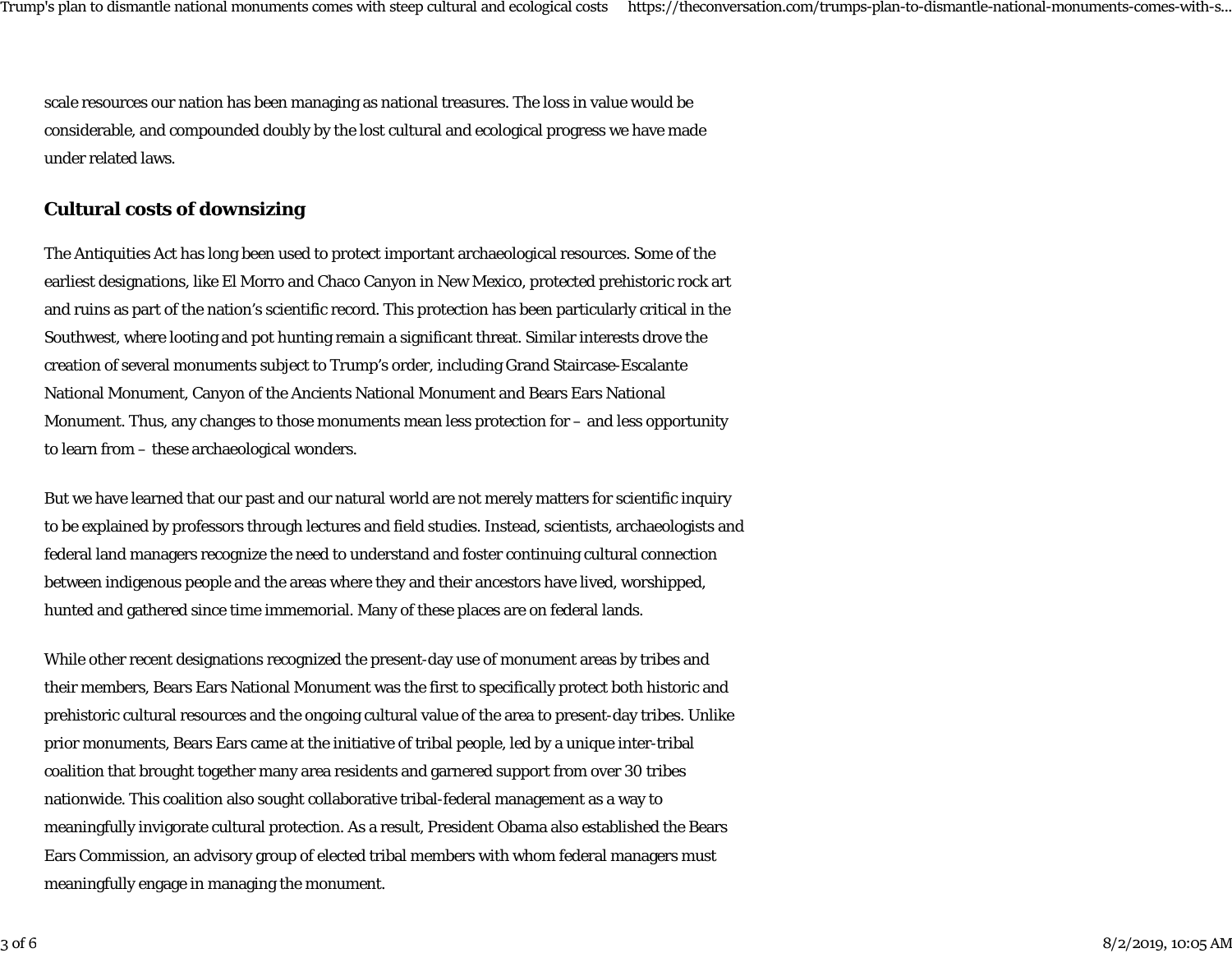This national investment in cultural collaboration brings great value – a value utterly ignored by Trump's order. In fact, under that order, Bears Ears faces an expedited (45-day) review because, as Secretary Ryan Zinke noted in a recent press conference, it is "the most current one." Though the order includes opportunity for tribal input, the Bears Ears inter-tribal coalition has yet to hear from Secretary Zinke, notwithstanding numerous requests to meet.

## **Ecological costs of downsizing**

Because they preclude development, national monuments are also critically important for ecological protection. In fact, they often serve the objectives of other federal requirements, such as the Endangered Species Act.

For example, Devils Hole National Monument provides the only known habitat for the endangered Devils Hole Pupfish (Cyprinodon diabolis). This has meant that groundwater exploitation from nearby development is restricted to protect Pupfish habitat. Similarly, the Grand Staircase-Escalante National Monument is home to an array of imperiled wildlife, including the endangered desert tortoise and the endangered California condor, along with many other native species like desert bighorn sheep and peregrine falcons.

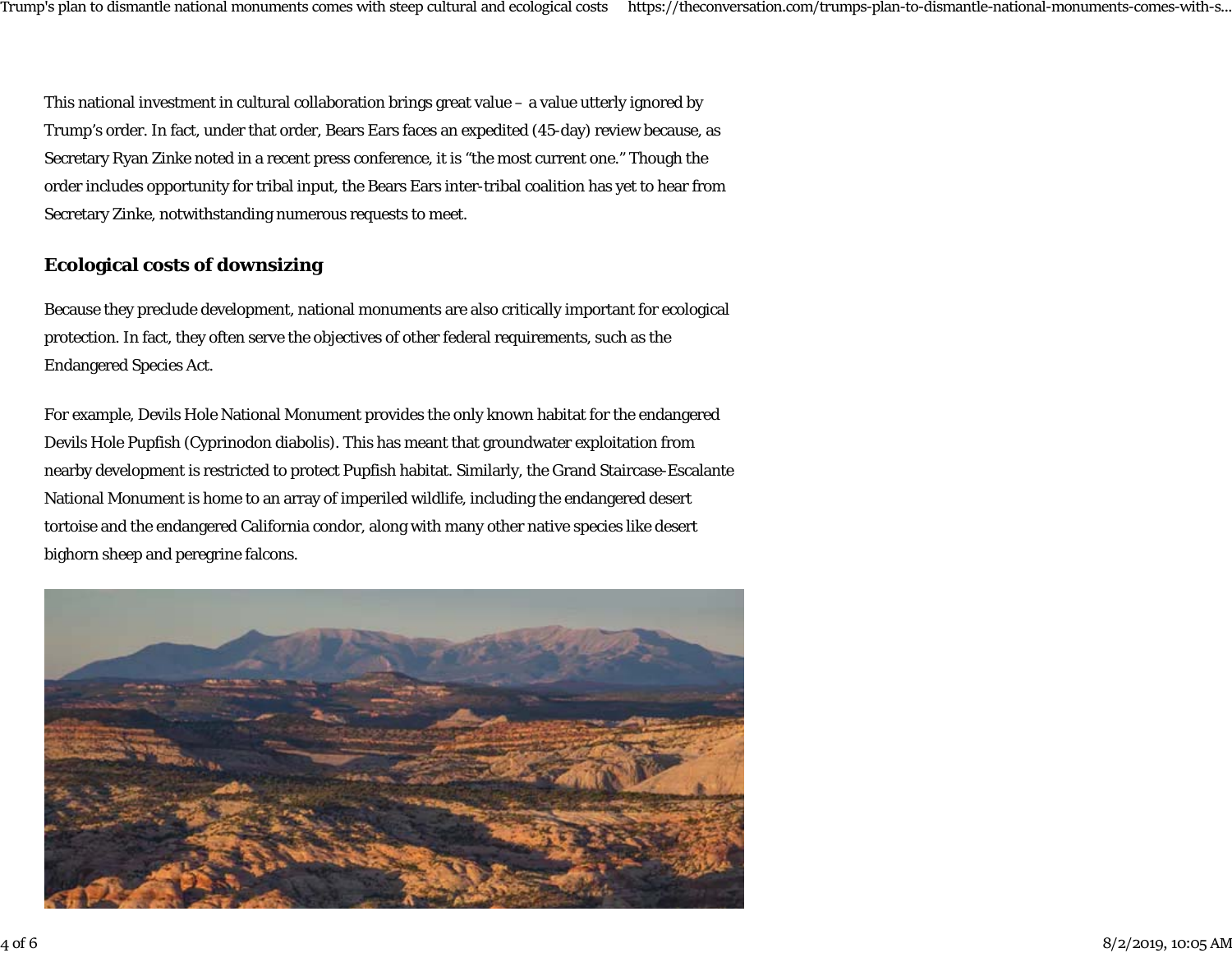

The Grand Staircase-Escalante National Monument is among the national monuments vital to enforcing the Endangered Species Act. Bureau of Land Management

Within the protective reach of a national monument, we are also likely to find important stretches of land officially designated by federal agencies as protected land, such as scenic wilderness, wilderness study areas, the Bureau of Land Management's areas of critical environmental concern (ACEC) or the Forest Service's research natural areas (RNAs). Each monument's care is thus interwoven with the management of these other ecologically designated areas, something plainly apparent to the communities and agency officials long working with these lands.

## **Zinke's backyard**

These costs may hit close to home for Zinke since the Missouri River Breaks National Monument, located in his home state of Montana, is on the chopping block. President Clinton designated this 375,000-acre monument in 2001 to protect its biological, geological and historical wealth from the pressures of grazing and oil and gas extraction. Clinton noted that "[t]he area has remained largely unchanged in the nearly 200 years since Meriwether Lewis and William Clark traveled through it on their epic journey."



The monument contains a National Wild and Scenic Rivercorridor and segments of the Lewis and Clark and Nez Perce National Historic Trails, as well as the Cow Creek Island ACEC. It is the "fertile crescent" for hundreds of iconic game species and provides essential winter range for sage grouse (carefully managed to avoid listing under the ESA) and